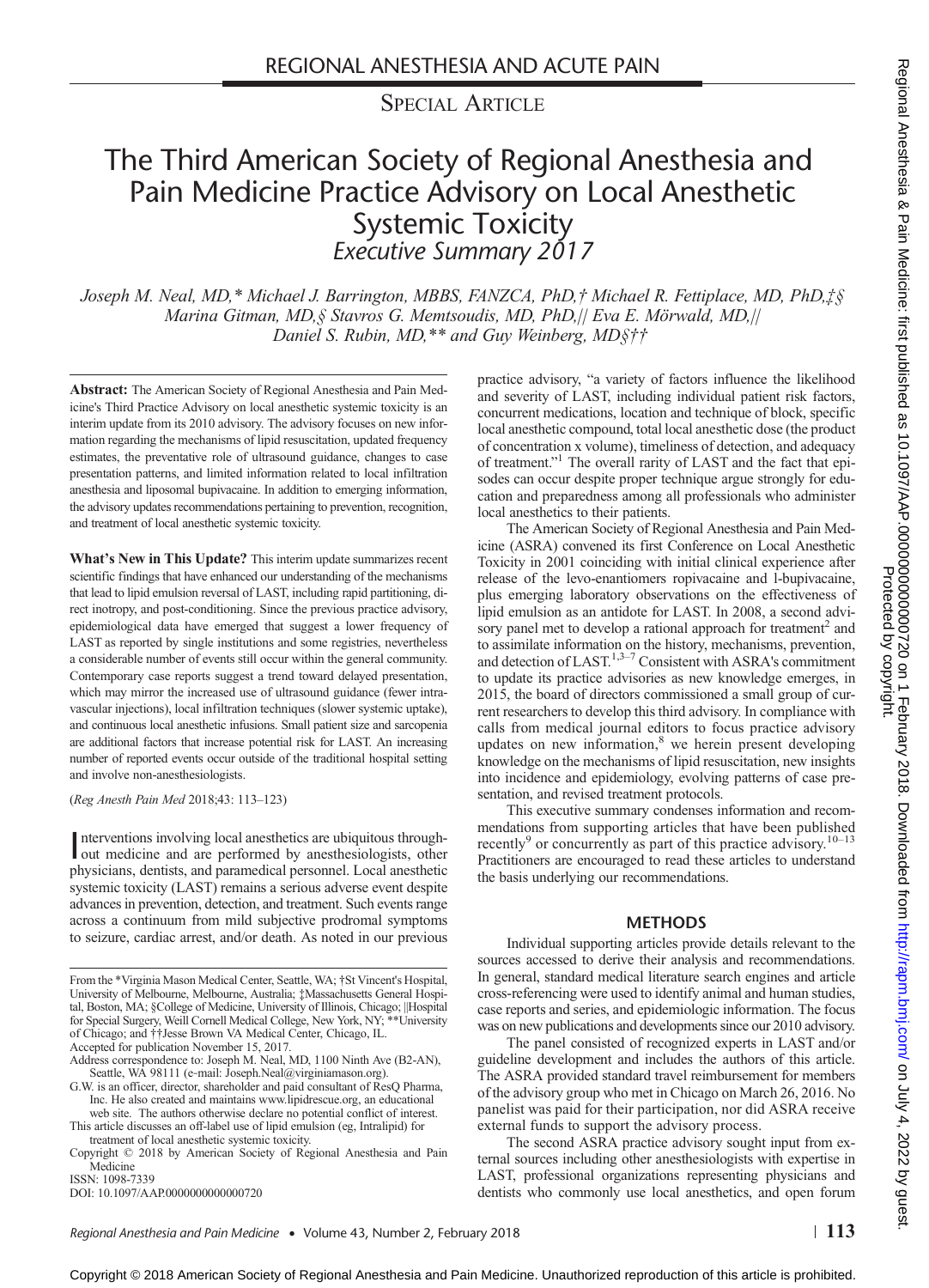discussion of our recommendations.<sup>1</sup> Because the current practice advisory represents an interim update and does not recommend major changes to treatment, external input was solicited only at open forum presentations coinciding with the ASRA 2015 and 2016 spring meetings.

# Strength of Recommendations

As stated in our 2010 advisory: "There are no randomized clinical trials (RCTs) evaluating serious human LAST; future RCTs are unlikely because of the rarity of these complications and the associated difficulty of obtaining informed consent for medical interventions in critical illness. Common strength-of-evidence schemas that are based on RCT-level evidence are therefore inappropriate for the topic of human LAST, but may be appropriate for animal studies. Hence, the panel's recommendations are based on a modified Classification of Recommendations and Levels of Evidence schema that was developed by the American College of Cardiology/American Heart Association<sup>14</sup> (Table 1). The panel wishes to emphasize that assigning a level of evidence B or C should not be construed as implying that the associated recommendation is supported by conflicting data or is limited by conflicting interpretations of the available data. Rather, such recommendations reflect our recognition of the importance of the particular question as it relates to LAST and to the reality that the specific question is either yet to be addressed by an RCT or does not lend itself to experimental inquiry in humans."<sup>1</sup>

# Limitations

As with previous ASRA advisories, "readers of this manuscript are reminded that practice advisories are created when data on a subject are limited or non-existent. Advisories rely on limited clinical and animal data and, as such, the synthesis and interpretation of data by one group of experts may differ from conclusions by

|          |  | <b>TABLE 1.</b> Classification of Recommendations and Levels of |  |  |
|----------|--|-----------------------------------------------------------------|--|--|
| Evidence |  |                                                                 |  |  |

| <b>Classification of Recommendations</b> |                                                                                                                                                                                                                                                                                                        |  |  |  |
|------------------------------------------|--------------------------------------------------------------------------------------------------------------------------------------------------------------------------------------------------------------------------------------------------------------------------------------------------------|--|--|--|
| Class I                                  | Conditions for which there is evidence and/or general<br>agreement that a given procedure or treatment is<br>useful and effective                                                                                                                                                                      |  |  |  |
| Class II                                 | Conditions for which there is conflicting evidence<br>and/or a divergence of opinion about the<br>usefulness/efficacy of a procedure or treatment<br>IIa. Weight of evidence/opinion is in favor of<br>usefulness/efficacy<br>IIb. Usefulness/efficacy is less well established by<br>evidence/opinion |  |  |  |
| Class III                                | Conditions for which there is evidence and/or general<br>agreement that the procedure/treatment is not<br>useful/effective, and in some cases may be harmful                                                                                                                                           |  |  |  |
| <b>Level of Evidence</b>                 |                                                                                                                                                                                                                                                                                                        |  |  |  |
| Level A                                  | Data derived from RCTs                                                                                                                                                                                                                                                                                 |  |  |  |
| Level B                                  | Data derived from nonrandomized or laboratory, eg,<br>animal, studies; supported by multiple case reports<br>or case series                                                                                                                                                                            |  |  |  |
| Level C                                  | Consensus opinion of experts                                                                                                                                                                                                                                                                           |  |  |  |

Table 1 is presented unchanged from the Second ASRA Practice Advisory on  $\text{LAST}^1$  and is modified from an American College of Cardiology/American Heart Association schema for developing and grading guidelines.<sup>14</sup>

another set of equally qualified experts. Thus, practice advisories represent a level of recommendation less than that offered by standards or clinical practice guidelines. The recommendations contained herein do not define standard of care. They are not intended to replace clinical judgment as applied to a specific patient scenario. These recommendations are intended to encourage optimal patient care, but cannot ensure the avoidance of adverse outcomes. As with any practice advisory recommendation, these are subject to revision as knowledge of specific complications advances." 15,16

# **DISCUSSION**

# Mechanisms Underlying Lipid Resuscitation

The most important recent advances in our knowledge of LAST relate to the basic science of lipid emulsion resuscitation, within both anesthesiology and other disciplines that involve medical toxicology. New to this practice advisory, Fettiplace and Weinberg<sup>10</sup> provide an in depth discussion of the mechanisms that underlie the therapeutic reversal of LAST by lipid emulsion. Henceforth, we summarize the most salient points of this topic, the complexity of which necessitates reading the accompanying supporting article to move beyond basic understanding.

Lipid emulsion reversal of LAST is ultimately linked to cellular mechanisms that are affected by local anesthetics. Under normal circumstances, local anesthetics block nerve conduction by inhibiting transduction of sodium, calcium, and potassium through voltage-gated ionotropic channels located in the cell membrane. Acute local anesthetic cardiotoxicity negatively impacts myocardial contractility, cardiac conduction, and systemic vascular resistance through a complex and widespread set of events that involve channel blockade, metabolic signaling, and intracellular energy production, that is, inhibition of oxidative phosphorylation. The clinical effects of these cellular events manifest initially as hypertension and tachydysrhythmias that progress to depressed cardiac conduction and performance (reduced cardiac output), bradycardia, and hypotension. Similarly, local anesthetic toxic effects on central nervous system (CNS) ionic channels manifest initially as altered mental status and/or mild prodromal symptoms such as paresthesias, tinnitus, and agitation and progress to seizure and possible coma.

Lipid emulsion resuscitation was first proposed as a treatment for LAST in 1998 and translated into clinical practice 8 years later.10 Over this timeframe, a number of potential mechanisms of action were proposed, the most prominent of which involved the hypothesis that lipid emulsion infusion effectively created an intravascular lipophilic "sink" into which lipid soluble local anesthetics such as bupivacaine partitioned and were ultimately removed from the body.<sup>17</sup> Twenty years later, lipid emulsion therapy is believed to involve multiple mechanisms that involve active shuttling of local anesthetic away from the heart and brain, cardiotonic effects that involve the heart and/or vasculature, and postconditioning cardioprotective effects.<sup>10</sup>

### Shuttling Effects

Rather than acting as a static lipid sink, current research supports the concept that lipid emulsion works as a dynamic carrier to scavenge local anesthetic away from high blood flow organs that are most sensitive to LAST (ie, the heart and brain) and redistribute it to organs that store and detoxify the drug (ie, muscle and liver, respectively)<sup>18</sup> (Fig. 1). The precise mechanisms of local anesthetic binding to lipid droplets are not understood fully but are believed to combine thermodynamic effects, for example, electrostatic attraction and physicochemical characteristics such as lipophilicity and acid-base ionization, as positively charged,

Copyright © 2018 American Society of Regional Anesthesia and Pain Medicine. Unauthorized reproduction of this article is prohibited.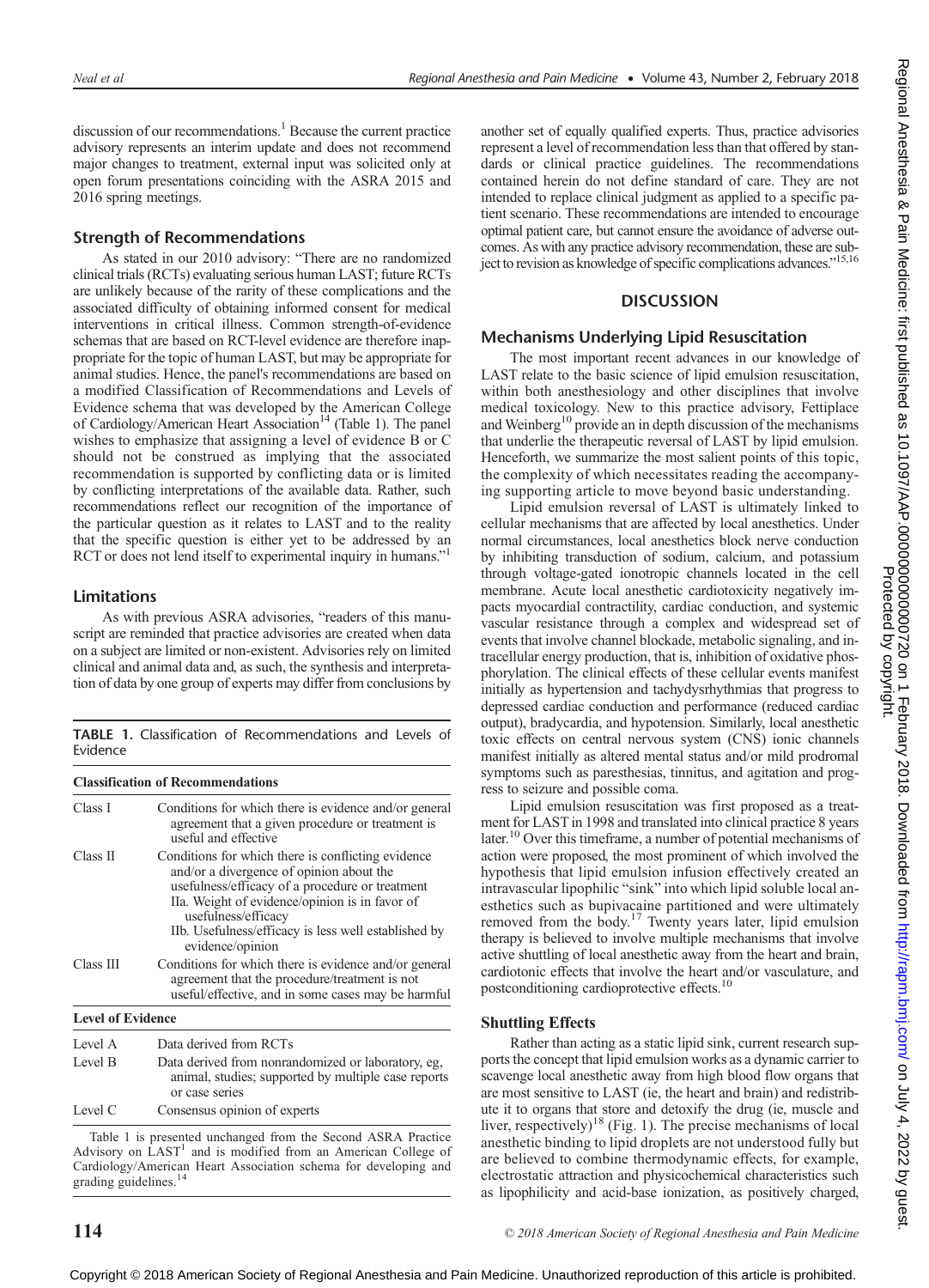

FIGURE 1. Schematic representation of mechanisms associated with lipid emulsion reversal of LAST, including shuttling of lipophilic local anesthetic from the heart and brain to muscle and liver. Adapted from Fettiplace et al<sup>18</sup> with permission.

fat-soluble local anesthetic molecules bind to negatively charged lipid particles. These observations appear to support lipid emulsion having greater efficacy in shuttling the more lipophilic local anesthetics such as bupivacaine. Nevertheless, even the *less* lipophilic local anesthetics such as lidocaine or mepivacaine are highly lipid soluble and carry a positive charge at physiologic pH. Therefore, lipid emulsion should be effective at reversing toxicity after overdose with lidocaine<sup>19</sup> or mepivacaine. Further evidence suggests that together these pharmacokinetic attributes work to accelerate redistribution of local anesthetics by increasing the  $\alpha$  half-life in whole blood, while decreasing the concentration of local anesthetic in the nonlipid fraction. The net effect shortens local anesthetic elimination half-life.<sup>20–22</sup> Lipid emulsion also has nonscavenging effects that manifest as cardiotonic and postconditioning effects.

# Cardiotonic Effects

Several lines of evidence support the concept that lipid increases cardiac performance, which enhances the shuttling effect. The direct cardiotonic effects of lipid emulsion increase cardiac contractility, which increases cardiac output and blood flow through affected organs. Volume loads associated with lipid resuscitation improve cardiac function by a simple preload effect, although this effect is significantly less than the positive inotropy seen in both intact rat and isolated heart models during infusion of lipid. Lipid infusion also increases blood pressure via poorly understood effects on the peripheral vasculature. Together, these mechanisms serve to improve both cardiac output and blood pressure.<sup>23,24</sup>

#### Postconditioning Effects

Recent laboratory experiments support the concept that adverse cellular effects of LAST overlap with mechanisms of cardiac ischemia-reperfusion injury.<sup>25</sup> Coupled with the observation that infused lipid emulsion activates cardioprotective pathways, this provides an additional mechanism of postconditioning benefit to the local anesthetic-toxic heart.<sup>26,27</sup> The explanations behind these purported benefits are discussed in detail in the supporting article.<sup>10</sup>

# Incidence and Epidemiology

Since publication of our 2010 practice advisory, new evidence has furthered our understanding of LAST epidemiology. This information is derived from analysis of administrative databases, registries, and case reports/case series. Of particular importance is publication of several studies that suggest the incidence of LAST associated with epidural<sup>28</sup> and peripheral nerve blocks (PNBs) is decreasing,<sup>29</sup> which has led some experts<sup>29,30</sup> to debate whether or not LAST remains a clinically relevant complication.

#### Administrative Databases

One avenue to assess the frequency of LAST in the general community population is to query large administrative databases such as the Premier Perspective Database  $(PPD)$ .<sup>31</sup> As part of the current advisory series, Mörwald et al<sup>9</sup> recently presented data from over 400 hospitals on nearly 238,500 patients who received a PNB for total joint arthroplasty between 2006 and 2014. This methodology's weakness is that it lacks clinical details beyond those revealed by diagnostic or billing codes, and because no specific coding for LAST could be identified in the hospital reports, the methodology relies on surrogate markers such as seizure, cardiac arrest, or administration of lipid emulsion. Although the occurrence of seizure or cardiac arrest may overestimate the frequency of LAST, the increased use of lipid emulsion on the day of surgery is likely specific to the true diagnosis. In Mörwald et al's<sup>9</sup> study, the *cumulative rate* of LAST was 0.18%, that is, the rate of patients receiving a PNB and experiencing at least one LAST-associated outcome was 1.8/1000. During the 9-year study period, the overall adverse outcome rate trended downward without the trend reaching statistical significance, whereas the use of lipid emulsion increased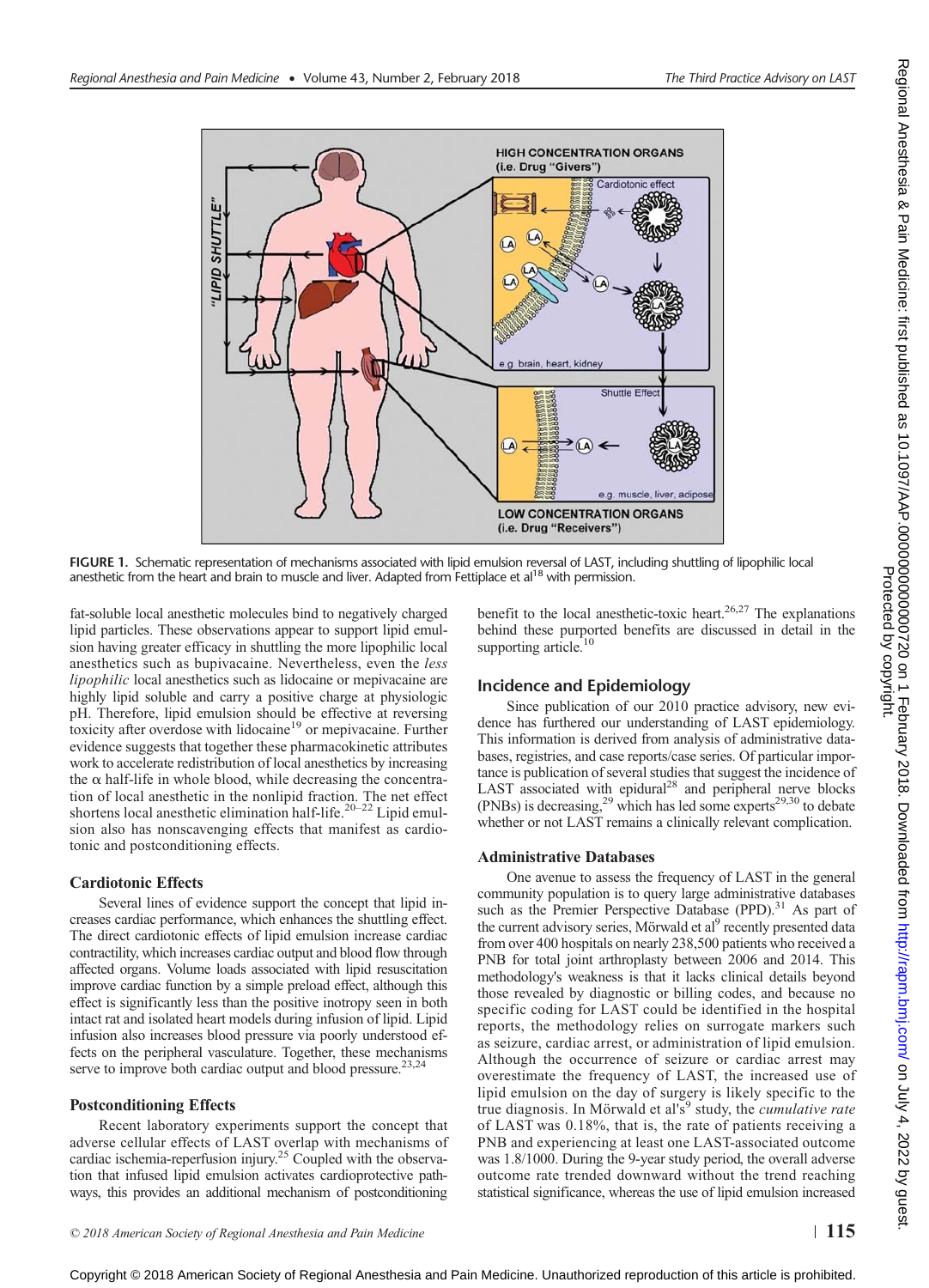significantly. The investigators concluded that, although this population-based frequency of LAST is low, it should be considered clinically meaningful.

The National Inpatient Sample (NIS) contains a diagnostic code specific to LAST, although it remains uncertain how specific the coding is for LAST events, because errors in coding can occur as a result of physician documentation or data abstraction. In the current practice advisory series, Rubin et al<sup>12</sup> report an incidence of LAST intermediate between that of the PPD and those of single institutions and specialized registries. Their database query of over 710,000 PNBs placed for total joint arthroplasties revealed an average adjusted incidence of 1.04 (confidence interval [CI], 0.49–1.80) LAST events per 1000 PNBs over the 15-year period 1998 to 2013. Of these events, 1 in 5 was considered major, that is, involved a seizure (8.1%) or a major cardiac complication  $(6.8\%)$ . Contrary to observations from case reports,<sup>4</sup> there were no deaths and multivariable analysis found no correlation between LAST and age or comorbidity. Total shoulder arthroplasty was associated with LAST more often than knee or hip operations (odds ratio [OR], 4.35; CI, 1.96–9.65), as was being cared for in a large to medium-sized hospital. Over the 15-year study period, and similar to Mörwald et al's<sup>9</sup> findings, the odds of a LAST event trended downward by 10% per year (OR, 0.90; CI, 0.84–0.96) despite increased PNB use.

The PPD's 1.8/1000 cumulative rate and the NIS 1.04/1000 incidence, while similar, are considerably higher than the 0.04/ 1000 to 0.8/1000 LAST incidences reported contemporaneously from various registries,  $32$  national surveys,  $33$  and single institutions.29,34 Variations in the incidence may reflect differing definitions of LAST. For example, studies that include generalized CNS excitation<sup>35</sup> or minor cardiac complications<sup>12</sup> in addition to seizure and cardiac arrest report a higher incidence of LAST  $(0.87/1000$  to 1.04/1000) than studies<sup>29</sup> that only include seizure or cardiac arrest (0.04/1000). With regard to expertise and caseload, PPD data suggest that LAST events within the community, where case volumes may be low and ultrasound use not universal, may be more common than those reported from registry instruments or single institutions that manifest expertise in regional anesthesia. Conversely, the NIS study found no difference between teaching and nonteaching hospitals. In summary, although administrative databases have specific weaknesses related to the lack of relevant clinical information on individual LAST events, they do demonstrate that LAST remains a rare yet relevant issue in the community at large.

#### Registries

A wealth of registry and observational study data have been published since 2010. These works range from extensions of previously published quality assurance data sets,  $36,37$  national databases<sup>33,58</sup> and international registries,<sup>35,39</sup> to specific registries that focus on pediatric practice,  $40-42$  single-center data,  $29,32$  and data specific to interscalene brachial plexus block.<sup>34</sup>

The most important new finding from the Australian and New Zealand Registry of Regional Anaesthesia (now the International Registry of Regional Anaesthesia) is that ultrasound guidance reduces the risk of LAST throughout its continuum by 60% to 65% (propensity analysis OR, 0.35–0.36) as compared with peripheral nerve stimulation alone.<sup>35</sup> This observation is supported by the Dartmouth registry, which reported only 1 seizure in 12,668 ultrasound-guided blocks.<sup>32</sup> The International Registry of Regional Anaesthesia registry also reported a surprisingly higher risk of LAST with lidocaine than with ropivacaine, which the authors speculated may reflect a practitioner's false sense of security when using relatively less toxic lidocaine.<sup>35</sup>

National survey data from Italy<sup>38</sup> reveal an incidence of LAST during PNB of  $0.34/1000$  blocks, and Finnish data<sup>33</sup> document a similar 0.37 per 1000 PNBs. Of note, the Finnish incidence is lower if all LAST events (including epidural, but not spinal, anesthetics) are included (0.07 per 1000). This observation is consistent with previous knowledge that LAST is 4 to 5 times more common with PNBs than with epidurals.<sup>1</sup> If one were to combine LAST events reported since 2010 from 11 registries and observational studies, the population frequency is 0.27/1000  $(95\% \text{ CI}, 0.21\text{--}0.35)$  (69 events per 251,325 PNBs).<sup>11</sup>

Data from observational studies offer some insights into whether or not experience and expertise affect the rate of LAST. The Finnish study<sup>33</sup> noted a 3.3 relative risk of having a LAST event in a nonuniversity hospital as compared with a university hospital. Similarly, the Hospital for Special Surgery in New York, which represents a specialized high-volume regional anesthesia practice, reported 0.04 seizures per 1000 blocks, which is lower than other reports and may not apply to the community at large.<sup>29</sup>

Pediatric anesthetics captured in registries $40,42$  and singlecenter<sup>41</sup> observational studies confirm a very low overall rate of LAST in children. Data from the 2012 Pediatric Regional Anesthesia Network documented no LAST episodes in 14,917 procedures,<sup>42</sup> although its most recent analysis of over 100,000 regional anesthetics will report 7 severe LAST episodes (cardiac arrest or seizure)—0.076/1000, 95% CI, 0.029 to 0.14/1000 (J.M. Neal, MD, and D.M. Polaner, MD, personal written communication September 19, 2017). The French-Language Society of Pediatric Anaesthesiologists' registry<sup>40</sup> reported rates of 0.16/1000 for PNBs and 1.3/1000 neuraxial blocks (excluding spinal anesthesia). The frequency of LAST associated with pediatric continuous catheter techniques is higher,  $1.53$  per  $1000<sup>74</sup>$  When compared with the overall population frequency of 0.27/1000 (95% CI,  $0.21-0.35$ ,<sup>11</sup> it can be argued that the rate of LAST in pediatric populations is less than that in adults. This in part may be because most regional anesthesia in children is performed under general anesthesia (which raises seizure threshold) using smaller local anesthetic volumes, and children likely have a lower comorbidity burden.

In summary, clinical registries have the capability of identifying infrequent events that occur in large populations, but often at the expense of detailed analysis. Of recent events that were reported in sufficient detail, 72% were considered major: 42 seizures and 8 cardiovascular  $(CV)$  presentations.<sup>11</sup> Expectedly, minor events are less likely to be reported at all. These data support the assertion that LAST, while rare, remains a serious complication of local anesthetic use. Ultrasound guidance reduces the likelihood of any LAST event, yet seizure and/or cardiac arrest still occur at an estimated rate of 0.26/1000 ultrasound-guided blocks.<sup>4</sup>

#### Case Reports and Series

Voluminous case reports published over the past decade emphasize the need to educate anesthesiologists and especially nonanesthesiologists in the prevention, recognition, and treatment of LAST. Case reports and case series allow in-depth analysis of individual incidents of LAST, but without the ability to gain insight into population-based frequency. The power of case report analysis is the ability to discern patient comorbidities, technique details, and treatment effectiveness, together with the ability to appreciate evolving trends in LAST presentation. The latter is important in assessing the impact of newer local anesthetic agents, nerve localization techniques (ultrasound guidance), and/or treatment modalities such as lipid emulsion therapy. Insights from case report analysis will be presented in Recognition section.

**116**  $\degree$  2018 American Society of Regional Anesthesia and Pain Medicine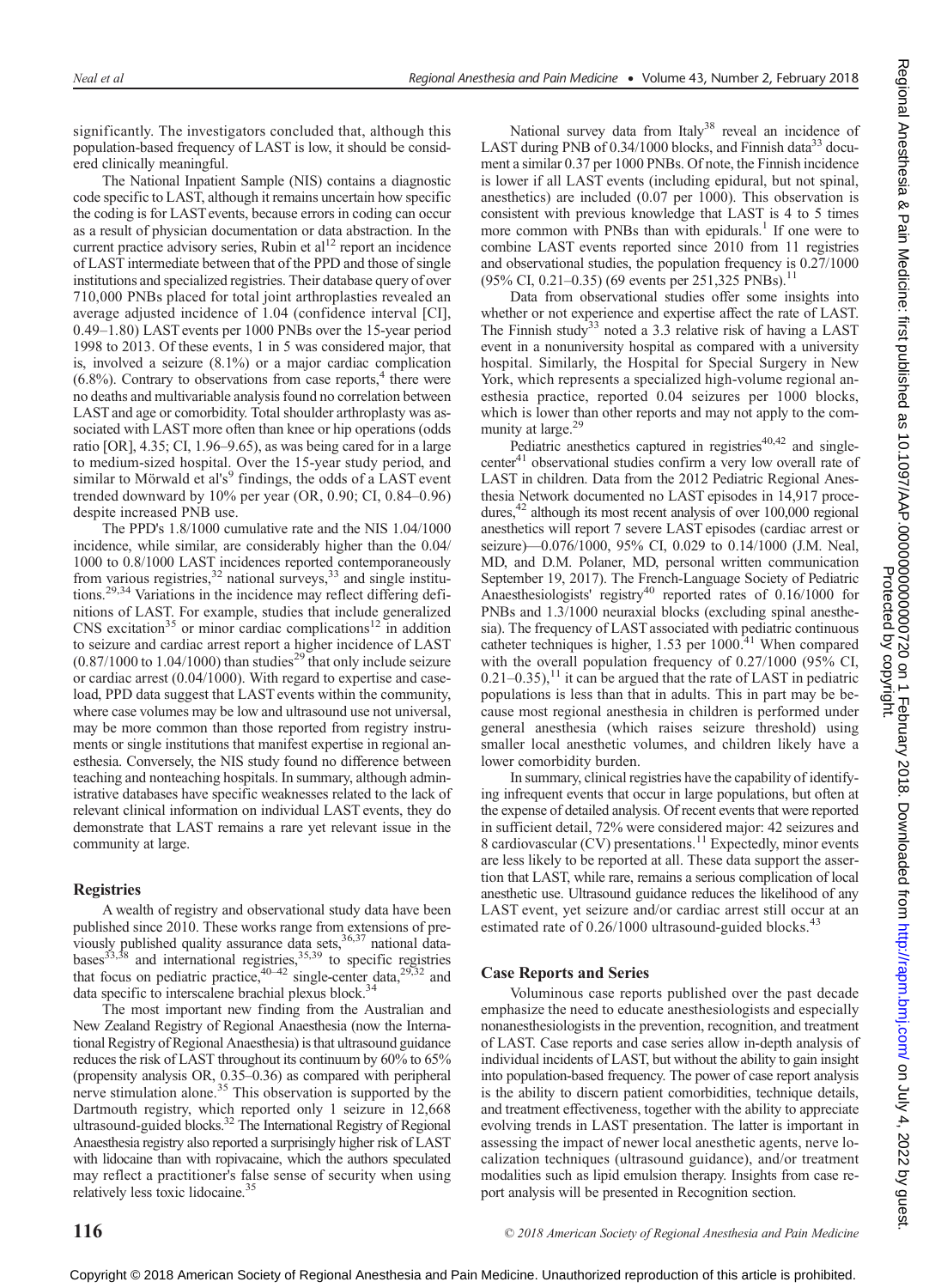In summarizing knowledge related to the incidence or frequency of LAST, we wish to emphasize that regardless of reporting mechanism, administrative data, registries, or case reports, the true frequency of LAST in the anesthesiology community is very likely underreported. This stems from a number of factors including misdiagnosis, publication bias, and individual practitioner underreporting, especially because it relates to nonanesthesiologists. The panel opines that, even if the rates of LAST are decreasing, the complication should not be trivialized. When placed into the perspective of other rare anesthetic complications, serious LASToccurs more frequently than epidural hematoma and at least as often as peripheral nerve injury, and is unique to both in its potential for mortality.

#### Prevention

Prevention is the primary and preferred mechanism for reducing the frequency and severity of LAST; meticulous attention to detail is the most important aspect of prevention. Optimal prevention is a multifactorial process, because no single intervention eliminates risk. Prevention involves 3 facets: avoidance and/or recognition of direct intravascular injection of local anesthetic, mitigating systemic uptake of local anesthetic from soft tissues, and awareness of patients at increased risk for LAST. The latter topic will be discussed in Recognition section.

#### Limiting Local Anesthetic Uptake

Table 2 reviews key prevention strategies. Avoidance of intravascular injection is best accomplished by ultrasound guidance, judicious use of an intravascular marker, and incremental injection of local anesthetic through needles and catheters based on an appropriate circulation time between injections (longer for lower extremity blocks and at-risk patients, such as those with slower circulation). Systemic uptake of local anesthetic is best mitigated by awareness of those regional techniques most associated with delayed systemic uptake, by prolonging drug clearance through the use of epinephrine,<sup>44</sup> and by using the lowest effective local anesthetic dose, which can be facilitated by low volume ultrasoundguided techniques.<sup>43</sup> The panel wishes to emphasize awareness that local anesthetic toxicity is additive—whether by subsequent redosing of the same or a different local anesthetic and whether administration of the drug is by the same or a different member of the perioperative team. The latter scenario may occur when anesthesiologist and surgeon both administer local anesthetic during the care of a patient.

#### LAST and the Newer Regional Anesthetic Techniques

New regional anesthetic techniques have expanded into anesthesiologists' practice. These include a variety of fascial plane-based truncal blocks, local infiltration anesthesia (LIA), and extended release liposomal bupivacaine (LB). Published information on these topics is limited, which impacts the panel's ability to offer definitive recommendations.

Within the anesthesiology community, the largest growth in new techniques involves truncal blocks that target fascial planes (eg, transversus abdominis plane, rectus sheath, quadratus lumborum, pectoral blocks).<sup>45</sup> Within the surgical community, LIA has expanded, particularly in total joint arthroplasty practice. Case reports document LAST occurrences in both truncal block<sup>46</sup> and LIA<sup>47</sup> patients. The former may be at particularly high risk for patients. The former may be at particularly high risk for LAST because targeted tissue planes are very vascular, local anesthetic volumes are high, and the blocks are often used in at-risk

#### TABLE 2. Recommendations for Preventing LAST

- There is no single measure that can prevent LAST in clinical practice.
- Ultrasound guidance significantly reduces the risk of LAST in humans undergoing peripheral nerve block. Nevertheless, individual reports describe LAST despite the use of ultrasound. (I, B)
- Use the lowest effective dose of local anesthetic (dose = product of volume  $\times$  concentration). (I, C)
- Use incremental injection of local anesthetics—administer 3 to 5 mL aliquots, pausing 15–30 seconds between each injection. When using a fixed needle approach, eg, landmark, paresthesia-seeking, or electrical stimulation, time between injections should encompass 1 circulation time (~30–45 s); however, this ideal may be balanced against the risk of needle movement between injections. Circulation time may be increased with lower extremity blocks or in those patients with diminished cardiac output. Use of larger dosing increments suggests the need for longer intervals to reduce the cumulative dose from stacked injections. (I, C)
- Aspirate the needle or catheter before each injection, recognizing that there is an  $\sim$ 2% false negative rate for this diagnostic intervention. (I, B)
- When injecting potentially toxic doses of local anesthetic, use of an intravascular marker is recommended. Although epinephrine is an imperfect maker and its use is open to physician judgment, its benefits likely outweigh its risks in *most* patients (IIa, B):
- o Intravascular injection of epinephrine 10–15 µg/mL in adults produces a ≥10 beat heart rate increase or a ≥15 mm Hg systolic blood pressure increase in the absence of β-blockade, active labor, advanced age, or general/neuraxial anesthesia.
- Intravascular injection of epinephrine 0.5 μg/kg in children produces a ≥15 mm Hg increase in systolic blood pressure.
- Appropriate subtoxic doses of local anesthetic can produce subjective symptoms of mild systemic toxicity (auditory changes, excitation, metallic taste, etc) in unpremedicated patients.
- Fentanyl 100 μg produces sedation if injected intravascularly in laboring patients.
- Caregivers should be aware of the additive nature of local anesthetic toxicity and adjust accordingly local anesthetic redosing and/or administration by different perioperative providers. (II, B)
- The risk of LAST associated with truncal blocks may be reduced by using lower concentrations of local anesthetics, dosing on lean body weight, adjunctive epinephrine, and observation for at least 30 to 45 minutes after the block. (I, C)
- Patients receiving LB should receive the same level of vigilance afforded to any patient receiving a local anesthetic. (I, C)
- Include local anesthetic dosing parameters and at-risk patient concerns as part of the preincisional surgical pause. (I, C)

These recommendations are intended to encourage optimal patient care but cannot ensure the avoidance of adverse outcomes. As with any practice advisory recommendation, these are subject to revision as knowledge advances regarding specific complications.

The class of recommendation and level of evidence for each intervention are given in parenthesis (see Table 1).

Changes from the 2010 LAST practice advisory<sup>1</sup> are italicized.

© 2018 American Society of Regional Anesthesia and Pain Medicine  $117$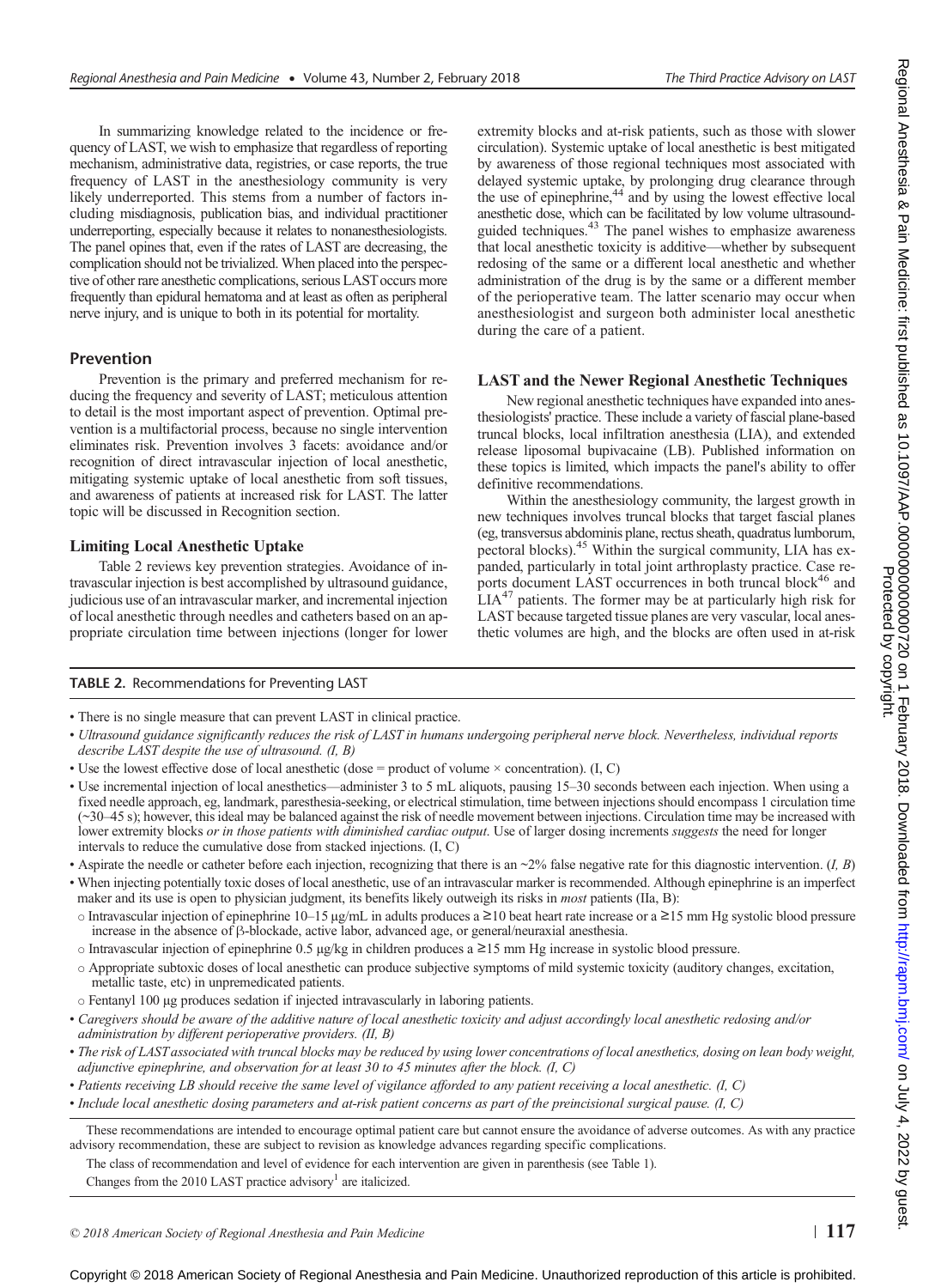patient populations, that is, children and parturients. The advisory panel agrees with the recommendations put forth by Chin et  $al<sup>48</sup>$ in their recent review of abdominal wall blocks. Their recommended strategies to reduce the likelihood of LAST include using epinephrine to reduce local anesthetic bioavailability,<sup>49</sup> using dilute concentrations of less cardiotoxic local anesthetics, basing dose calculations on lean body weight, and 30- to 45-minute monitoring periods to account for the prolonged time to local anesthetic peak plasma concentration that is inherent to truncal blocks. $48$  (IIa; B)

Data pertinent to LB and LAST are limited, which is both reassuring and worthy of conservative interpretation. Ilfeld et al's<sup>50</sup> retrospective review of 6 published RCTs of LB use for 335 PNBs reported no incident of identifiable LAST. Incidents of dose-related bradycardia (2%–14%) were conceivably consistent with limited LAST, but by no means diagnostic. To our knowledge, there are no published case reports of LAST associated with LB (possibly indicating negative reporting bias for adverse events); however, 130 cases (January 2012 to June 2016) are present in the US Food and Drug Administration's (FDA's) Adverse Event Reporting System. This voluntary self-reporting system, which does not have a code specific to LAST, is non–peer reviewed and is open to reports from medical professionals, industry, and private individuals. Using<br>the statistical technique of disproportionality analysis, Aggarwal<sup>51</sup> reports an association between LB and LAST based on the FDA's Adverse Event Reporting System data.

The corpus of published human studies on LB totals only a few thousand patients, the drug has been clinically available in the United States for only 5 years, and the pharmacologic and chemical dynamics of liposomal formulations are dramatically different from standard local anesthetics. Based on such limited information, our recommendation is that patients receiving LB be afforded the same level of vigilance as would be given to any patient receiving a local anesthetic (IIb; C).

#### Prevention Strategies

In the interval since our second practice advisory, 2 new findings related to prevention deserve emphasis. First is the evolving role of ultrasound guidance. Meta-analysis had shown that ultrasound reduced the incidence of vascular puncture associated with PNB compared with peripheral nerve stimulation, $52$  yet previous institutional<sup>32,36</sup> and registry<sup>39</sup> data did not link this surrogate outcome to a definitive reduction in seizure or cardiac arrest. In the intervening years, Barrington and Kluger<sup>35</sup> have confirmed that ultrasound guidance reduces the incidence of LAST episodes spanning the continuum from mild subjective symptoms of toxicity to seizure and cardiac arrest. As compared with landmark techniques, ultrasound reduced the risk of LAST by 65% in their study of over 25,000 PNBs. These findings are consistent with those reported by Orebaugh et al.<sup>37</sup> The second new finding related to prevention involves the changing patterns of LAST presentation, as discussed below.

# Recognition: The Changing Patterns of LAST Presentation

Our 2010 advisory was accompanied by DiGregorio et al's<sup>4</sup> analysis of 93 LAST cases reported over the 30-year period, 1979 to 2009.<sup>4</sup> In the interim, Vasques et al<sup>53</sup> presented 67 additional cases from 2010 to March 2014. Accompanying the current advisory, Gitman and Barrington<sup>11</sup> present 47 more cases reported between April 2014 and November 2016. These case series span nearly 4 decades and serve to confirm some expected patterns of LAST clinical presentation while revealing changing patterns in others. First, all 3 case series reinforce the concept that LAST

events are skewed toward the extremes of age. The recent finding that large amounts of absorbed local anesthetic are stored in skeletal muscle suggests that patients with low muscle mass are at higher risk for LAST. The most recent Pediatric Regional Anesthesia Network data confirm similar observations in infants under 6 months old, whose rate of serious LAST is 6-fold higher than that for other children (J.M. Neal, MD, and D.M. Polaner, MD, personal written communication on September 19, 2017). In addition to lower muscle mass, infants and neonates manifest a higher unbound fraction of local anesthetic. Second, although bupivacaine is the most toxic local anesthetic and the most difficult overdose to resuscitate when LAST occurs, all local anesthetics are capable of causing toxicity, including "safer" agents such as lidocaine and ropivacaine (26% and 21%, respectively, of total events in the latest case series).<sup>11</sup> The advisory panel and others<sup>35,54</sup> speculate that practitioners may be less vigilant with regard to dosing and safety steps when administering these purportedly less toxic local anesthetics. Furthermore, the panel opines that, when viewed on an equipotent basis, ropivacaine as administered in most clinical settings is likely similar in toxicity to bupivacaine. Third, about 15% of LAST events involve continuous local anesthetic infusions and most episodes present 1 to 4 days after initiation of the infusion, often with subtle prodromes or hemodynamic changes.

The combined case series $4,11,53$  also reveal shifting patterns in LAST's clinical presentation. First, an increasing number of events (about 20%) occur outside of the traditional hospital environment and half involve a nonanesthesiologist. The occurrence of LAST after simple tissue infiltration of local anesthetic in 20% of events is consistent with nonanesthesia-trained practitioners administering the drug and/or an increase in LIA techniques. Similar events involve topical anesthesia of the airway or transcutaneous absorption of local anesthetics. Second, a new signal from the current case series $11$  involves a preponderance of pediatric LAST events associated with penile block, which accounted for a quarter of case reports during that series' 2.5-year period. Some of these cases required chest compression.<sup>55</sup> Encouragingly, after implementing policy, dosing, and technique changes, the involved institution reports no further LASTevents associated with penile block (G. Weinberg, MD and R. Yu, MD, personal verbal communication May 2017).

The 2010 practice advisory noted that 40% of reported cases did not present in a manner consistent with the classic textbook description of LAST. Rather than an initial complex of CNS excitement, for example, metallic taste or auditory changes, followed by seizure and then CV collapse, nearly half of the presentations were considered "atypical," presenting with CV signs alone (no evidence of CNS toxicity) and/or having a delayed presentation (more than 5 minutes after injection of local anesthetic). Although the occurrence rates vary slightly, the interim analyses from  $2010$  to  $2016^{11,53}$  conform to previous observations that about one third of patients present with combined CNS/CV signs and symptoms (mostly seizures, hypertension or hypotension, and electrocardiographic changes). Fewer patients exhibit isolated CV symptoms as compared with isolated CNS symptoms (Figs. 2, 3). Another change to clinical presentation is a shift in timing from signs and symptoms appearing coincident with or within a minute of local anesthetic administration (intravascular injection) to presentations that are delayed from several minutes to 30 or even 60 minutes after injection<sup>11,53</sup> (Fig. 4). We speculate that this shift toward delayed presentation involves fewer intravascular injections as a consequence of ultrasound guidance, the increasing use of local tissue infiltration techniques, and/or increasing use of continuous local anesthetic infusion. This shift strengthens our previous advice to observe patients for at least 30 minutes after injecting potentially toxic doses of local anesthetic.

Copyright © 2018 American Society of Regional Anesthesia and Pain Medicine. Unauthorized reproduction of this article is prohibited.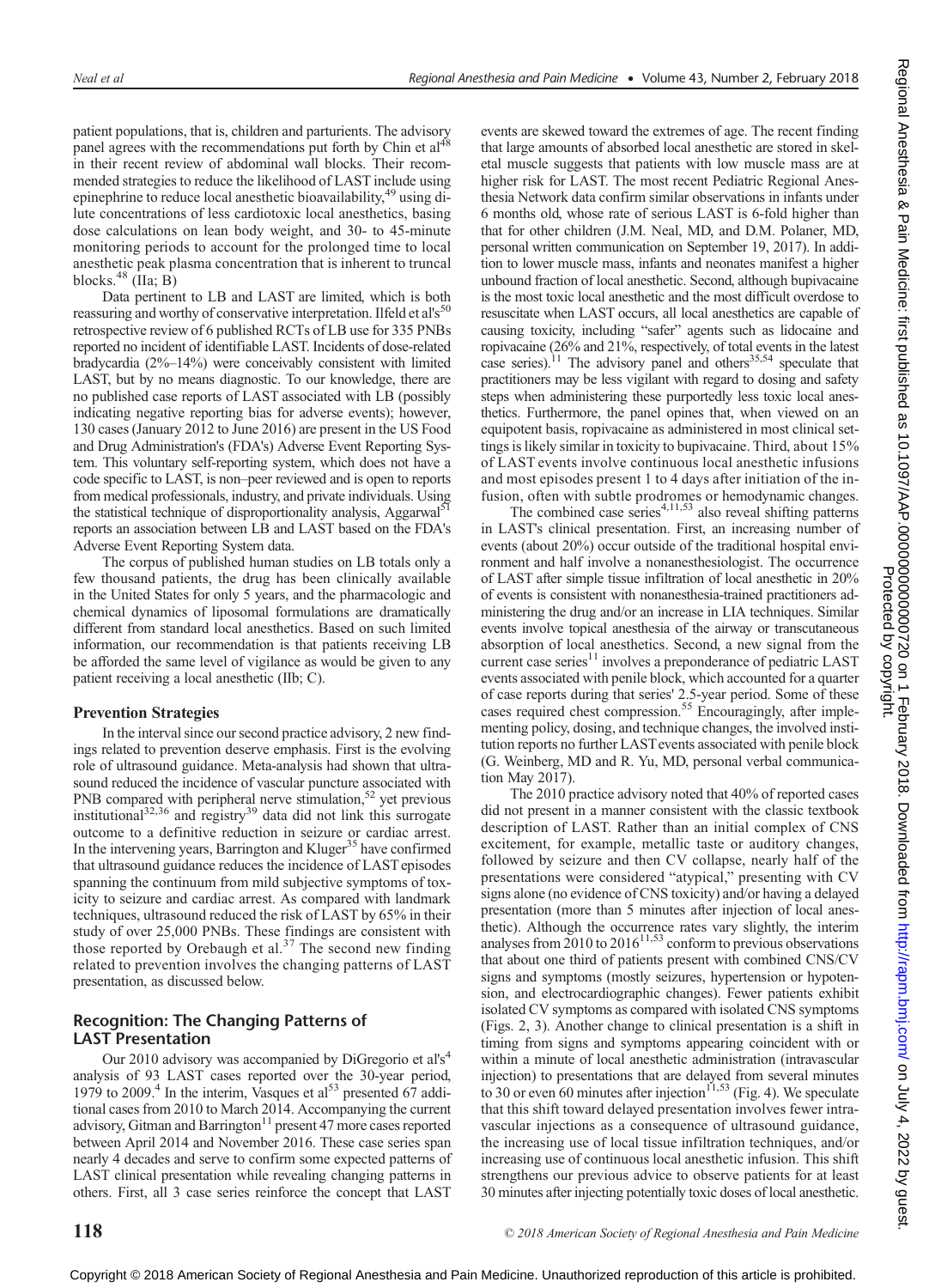

FIGURE 2. Local anesthetic systemic toxicity presentation by organ system, as described in case reports from 2014 to 2016.<sup>11</sup>

Despite changing patterns in LAST presentation, our recommendations remain consistent. Local anesthetic systemic toxicity is a masquerader, and its detection requires persistent open-minded vigilance. To emphasize reasonable local anesthetic dosing and to highlight those patients most at risk for LAST, we recommend including a discussion of local anesthetic use during the preincisional surgical pause. Doing so facilitates awareness among all perioperative



B

**FIGURE 3.** Spectrum of LAST clinical presentations, as described<br>in case reports from 2014 to 2016 <sup>11</sup> in case reports from 2014 to 2016.



FIGURE 4. The changing time intervals between injection of local anesthetic and initial presentation of LAST over 3 time periods: 1979 to 2009,<sup>4</sup> 2010 to 2014,<sup>53</sup> and 2014 to 2016.<sup>11</sup> The changing slopes of trend lines suggest that contemporary LAST presentations are becoming more delayed as compared with previous years.

team members of maximal local anesthetic dosing and the issue of additive toxicity, particularly because it pertains to local anesthetic administration by different team members, including nonanesthesiologists. The surgical pause is also an opportunity to highlight at-risk patients and how they might present with LAST. Classic presentation patterns that involve subjective signs, seizure, or cardiac arrest in close proximity to local anesthetic dosing do not always occur. When patients receive a local anesthetic and manifest a delayed presentation of agitation or CNS depression, or unexplained signs of cardiac compromise such as progressive hypotension or bradycardia, LAST should be considered in the differential diagnosis. Table 3 outlines factors believed to heighten the risk of LAST. Table 4 reviews recommendations for diagnosing LAST.

# Treatment: Evolving Paradigms

The treatment of severe LAST is fundamentally different from conventional cardiopulmonary resuscitation (CPR) insofar as toxic cardiomyopathy differs pathophysiologically from other causes of CV collapse. First, unlike contemporary CPR paradigms that eschew early respiratory interventions in favor of cardiac support, successful treatment of LAST hinges on the primacy of airway management to prevent the hypoxia, hypercapnia, and acidosis that potentiate LAST and negatively impact resuscitative efforts. The mechanism of potentiation may be related to increased free fraction of local anesthetic and/or worsening of cardiac function. Second, while CPR and Advanced Cardiac Life Support (ACLS) symptomatically treat hemodynamic perturbations consequent to ischemic cardiac injury, usually with the goal of improving coronary perfusion, successful treatment of LAST seeks to effectively moderate or reverse the mechanisms underlying the local anesthetic toxicity. Recent evidence indicates that the inotropic benefit of lipid only occurs when myocardial local anesthetic content is reduced below a threshold that corresponds to ion channel blocking concentrations. This underlines the importance of effective CPR to ensure that coronary perfusion is sufficient to reduce local anesthetic tissue levels to attain the maximum benefit of lipid infusion. Third, recent data from rat models reinforce the admonition that epinephrine, when necessary, be administered initially in small doses (1 μg/kg or less) to avoid impaired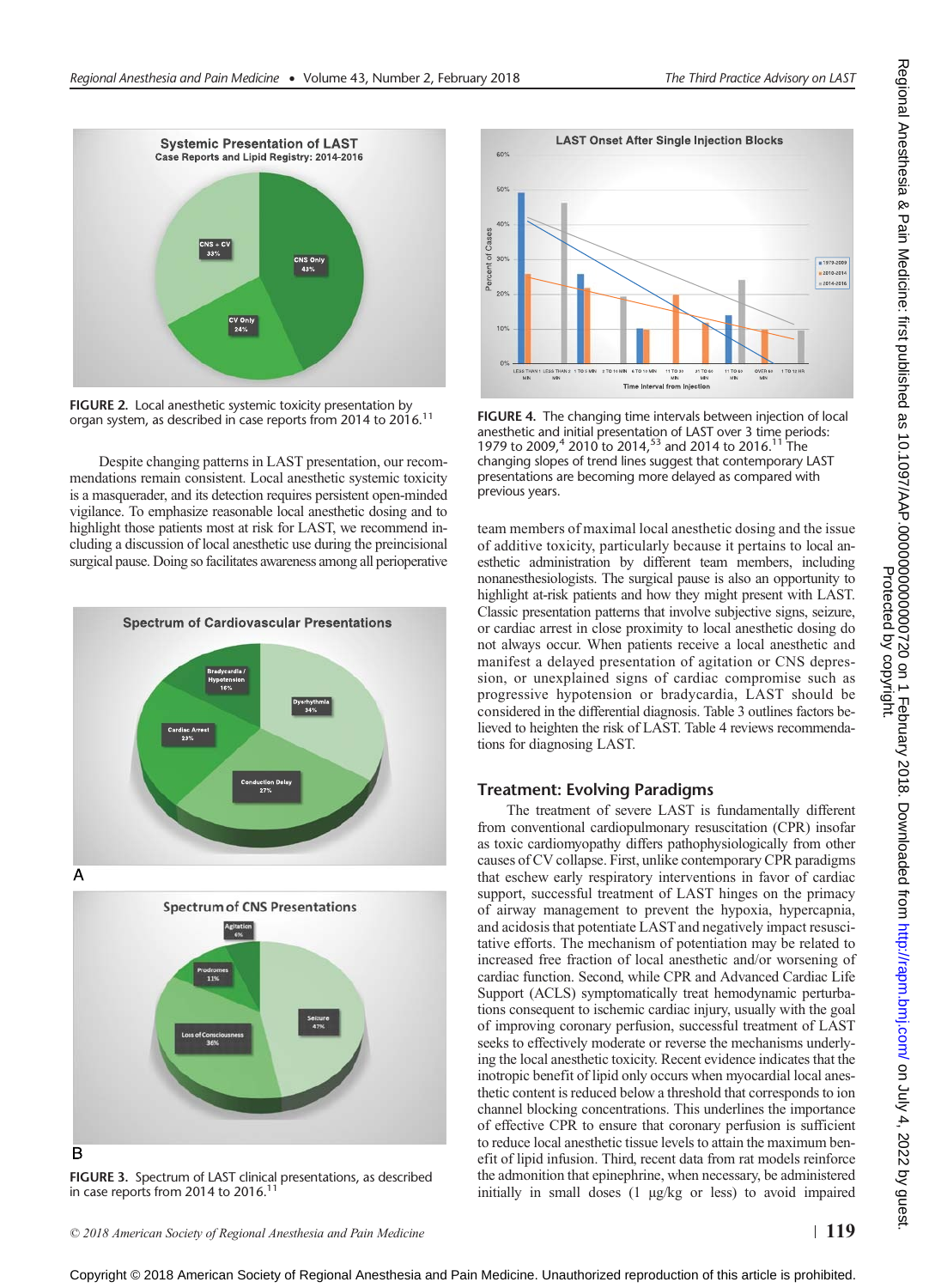#### TABLE 3. Risk Factors for LAST

- Patient characteristics
- Extremes of age—less than 16 or more than 60 years
- Low muscle mass—particularly with neonates, infants, and the debilitated elderly
- Female > male
- $\circ$  Comorbidities
	- Cardiac disease, especially arrhythmias, conduction abnormalities, ischemia, and congestive heart failure
	- **·** Liver disease
	- Metabolic disease, especially diabetes mellitus, isovaleric acidemia, mitochondrial disease, and carnitine deficiency
	- CNS diseases
	- Low plasma protein binding—liver disease, malnourishment, infants, pregnancy
- Local anesthetic characteristics
- Bupivacaine has a lower safety margin and resuscitation is more difficult in the event of LAST, but local anesthetics such as ropivacaine and lidocaine still account for a significant proportion of LAST events.
- Block site, total local anesthetic dose, test dosing, and patient comorbidities are more predictive of high plasma levels of local anesthetic than are body weight or body mass index.
- Local anesthetic infusions are particularly problematic after 1 to 4 days and in patients of small body mass.
- Seizure is up to 5 times more likely after PNB than epidural block.

• Practice setting

- o Up to 20% of LAST cases occur outside of the hospital setting.
- Nonanesthesiologists are involved in up to 50% of LAST cases.

Risk factors are extrapolated primarily from case reports and series. This table is derived from mostly IIa; B evidence.

pulmonary gas exchange<sup>56</sup> and increased afterload. Fourth, simulated LAST scenarios have demonstrated the usefulness of the ASRA Checklist<sup>57</sup> as a cognitive aid during LAST treatment<sup>58</sup> and the value of a reader to prompt adherence to recommendations.59 An updated version of the ASRA Checklist is part of this practice advisory series.<sup>13</sup> The ASRA LAST smart phone app (iOS and Android) has been updated coincident with this practice advisory.

#### Insights Regarding Contemporary LAST Treatment

The case report analysis presented with this practice advisory $11$  allows insights into the contemporary treatment of LAST. Treatment protocols developed by national organizations such as ASRA57 and the Association of Anaesthetists of Great Britain and Ireland<sup>60</sup> are followed inconsistently. Less than half  $(47%)$ of patients with LASTwere treated with lipid emulsion, and nearly 40% of those patients received the antidote 10 minutes or longer after symptom onset, occasionally at an incorrect dose. Nevertheless, and within the limits of case series comparison, the overall use of lipid emulsion has apparently increased from 34% to 47% as compared with our 2010 report.<sup>4</sup> An ACLS was necessary in 21% of patients; duration ranged from 2 to 60 minutes. Two of the reported 47 patients died; one from a combination of delayed diagnosis and treatment, and the other self-administered over 4 g

#### TABLE 4. Recommendations for Diagnosing LAST

- Classic descriptions of LAST depict a progression of subjective symptoms of CNS excitement (agitation, auditory changes, metallic taste or abrupt onset of psychiatric symptoms), followed by seizures then CNS depression (drowsiness, coma, or respiratory arrest). Near the end of this continuum, initial signs of cardiac toxicity (hypertension, tachycardia, or ventricular arrhythmias) are supplanted by cardiac depression (bradycardia, conduction block, asystole, decreased contractility, and hypotension). However, there is substantial variation in this classic description, including:
- Simultaneous presentation of CNS and cardiac toxicity
- Cardiac toxicity without prodromal signs and symptoms of CNS toxicity
- Thus, the practitioner must be vigilant for atypical or unexpected presentation of LAST. (I; B)
- The timing of LAST presentation is variable. Immediate (<60 s) presentation suggests intravascular injection of local anesthetic with direct access to the brain, whereas presentation that is delayed 1 to 5 min suggests intermittent intravascular injection, lower extremity injection, or delayed tissue absorption. Recent case reports suggest a shift toward delayed presentations of LAST. Because LAST can present more than 15 min and occasionally over an hour after injection, patients who receive potentially toxic doses of local anesthetic should be closely monitored for at least 30 min after injection. (I; B)
- The overall variability of LAST signs and symptoms, timing of onset, and association with various disease states suggests that practitioners should maintain a low threshold for considering the diagnosis of LAST in patients with atypical or unexpected presentation of CNS or cardiac signs and symptoms after receiving more than a minimal dose of local anesthetic. (IIa; B)

These recommendations are intended to encourage optimal patient care but cannot ensure the avoidance of adverse outcomes. As with any practice advisory recommendation, these are subject to revision as knowledge advances regarding specific complications.

The class of recommendation and level of evidence for each intervention are given in parenthesis (see Table 1).

Changes from the 2010 LAST practice advisory<sup>1</sup> are italicized.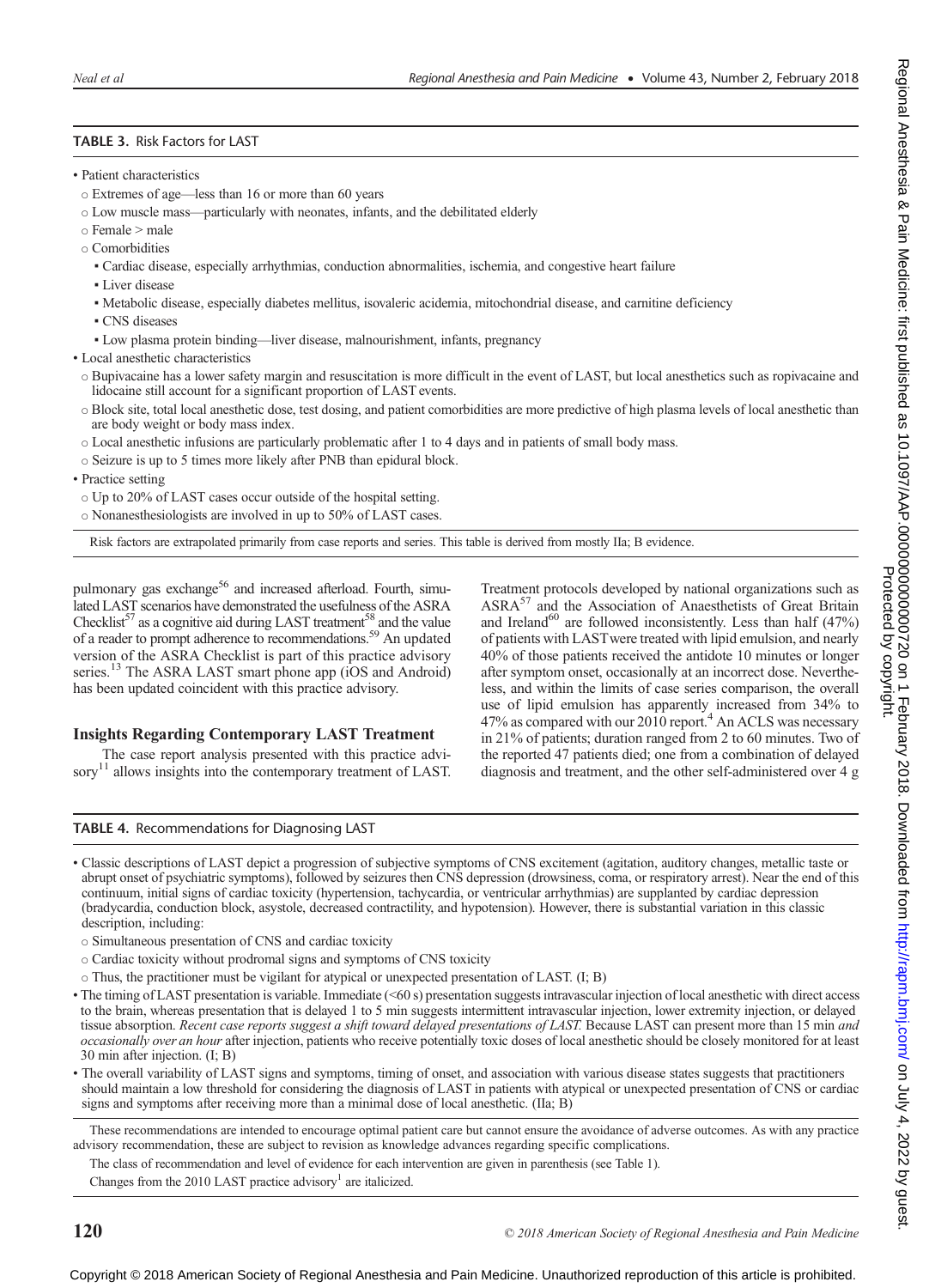of topical lidocaine at home. As expected, all 11 unpublished cases submitted to lipidrescue.org from April 2014 to November 2016 received lipid emulsion immediately or within 5 minutes of symptom onset. Three of these patients required ACLS, but none died.

# New Treatment Recommendations

The use of lipid emulsion as an antidote for LAST is "off label," as defined by the FDA. Our 2010 advisory suggested using lipid emulsion therapy at the first sign of arrhythmia, prolonged seizures, or rapid clinical deterioration of the patient. Based on evidence that lipid shuttling is most effective early in the toxic event<sup>10</sup> when local anesthetic plasma concentrations are at their peak, we now unequivocally recommend lipid emulsion therapy soon after airway management in any LAST event that is judged to be potentially serious. Furthermore, because adverse effects from lipid administration specifically as an antidote for LAST appear to be minor and limited, we recommend erring on the early side of administration. The maximum lipid dose has been increased to ~12 mL/kg based on FDA recommendations.<sup>61</sup> Nevertheless, total lipid doses used in resuscitation of LAST are usually much less (typically about half ) of this limit. Thus, it is important to avoid delivering an excessive dose of lipid since dangerous fat overload can occur.<sup>62</sup> Table 5 outlines treatment recommendations.

# Future Directions

If the previous decade is any indication, we expect continued progress in our understanding of LAST—its incidence, cellular mechanisms, prevention, and treatment. Much work remains with regard to understanding the cellular and systemic mechanisms inherent to local anesthetic poisoning. Advancement of this knowledge holds promise for improved resuscitation. Whether or not the overall incidence of LAST is truly diminishing remains open to debate, particularly because it pertains to the healthcare community at large, in nonhospital settings, and among nonanesthesiologist practitioners. Hopefully the future will see further development of local anesthetic alternatives such as neosaxitoxin, which blocks

TABLE 5. Recommendations for Treatment of LAST

• If signs and symptoms of LAST occur, prompt and effective airway management is crucial to preventing hypoxia, hypercapnia, and acidosis, which are known to potentiate LAST. (I; B)

- Lipid emulsion therapy  $(I; B)$ :
- Administer at the first signs of LAST, after airway management
- Timeliness of lipid emulsion is more important than the order of administration modality (bolus vs infusion)
	- 20% lipid emulsion BOLUS
		- 100 mL over 2-3 min if patient is over 70 kg
		- 1.5 mL/kg over 2-3 min if patient is less than 70 kg
	- 20% lipid emulsion INFUSION
		- 200–250 mL over 15–20 min if patient is over 70 kg
		- 0.25 mL/kg/min if patient is less than 70 kg (ideal body weight)
		- If circulatory stability is not attained, consider rebolus or increasing infusion to 0.5 mL/kg/min
	- Continue infusion for at least 10 min after circulatory stability is attained.
	- Approximately 12 mL/kg lipid emulsion is recommended as the upper limit for initial dosing. (IIb; B)
	- **Propofol is not a substitute for lipid emulsion.**  $(III; B)$
- Seizure control:

o If seizures occur, they should be rapidly halted with benzodiazepines. If benzodiazepines are not readily available, lipid emulsion or small doses of propofol are acceptable. (I; B)

▪ Although propofol can stop seizures, large doses further depress cardiac function; propofol should be avoided when there are signs of cardiovascular compromise. (III; B)

○ If seizures persist despite benzodiazepines, small doses of succinylcholine or similar neuromuscular blocker should be considered to minimize acidosis and hypoxemia. (I; C)

- If cardiac arrest occurs:
- $\circ$  If epinephrine is used, small initial doses ( $\leq$ 1 µg/kg) are preferred. (*IIa*; *B*)
- Vasopressin is not recommended. (III; B)
- Avoid calcium channel blockers and β-adrenergic receptor blockers. (III; C)
- If ventricular arrhythmias develop, amiodarone is preferred (IIa; B); treatment with local anesthetics (lidocaine or procainamide) is not recommended. (III; B)
- Failure to respond to lipid emulsion and vasopressor therapy should prompt institution of CPB (I; B). Because there can be considerable lag in beginning CPB, it is reasonable to notify the closest facility capable of providing it when cardiovascular compromise is first identified during an episode of LAST.
- Patients with a significant CV event should be monitored for at least 4–6 h. If the event is limited to CNS symptoms that resolve quickly, they should be monitored for at least 2 h. (IIa; B)
- Use written or electronic checklists as cognitive aids during the management of LAST. A dedicated reader improves adherence to the checklist. (I; A)

These recommendations are intended to encourage optimal patient care but cannot ensure the avoidance of adverse outcomes. As with any practice advisory recommendation, these are subject to revision as knowledge advances regarding specific complications.

The class of recommendation and level of evidence for each intervention are given in parenthesis (see Table 1).

Changes from the 2010 LAST practice advisory<sup>1</sup> are italicized.

CPB indicates cardiopulmonary bypass.

© 2018 American Society of Regional Anesthesia and Pain Medicine  $1\,121$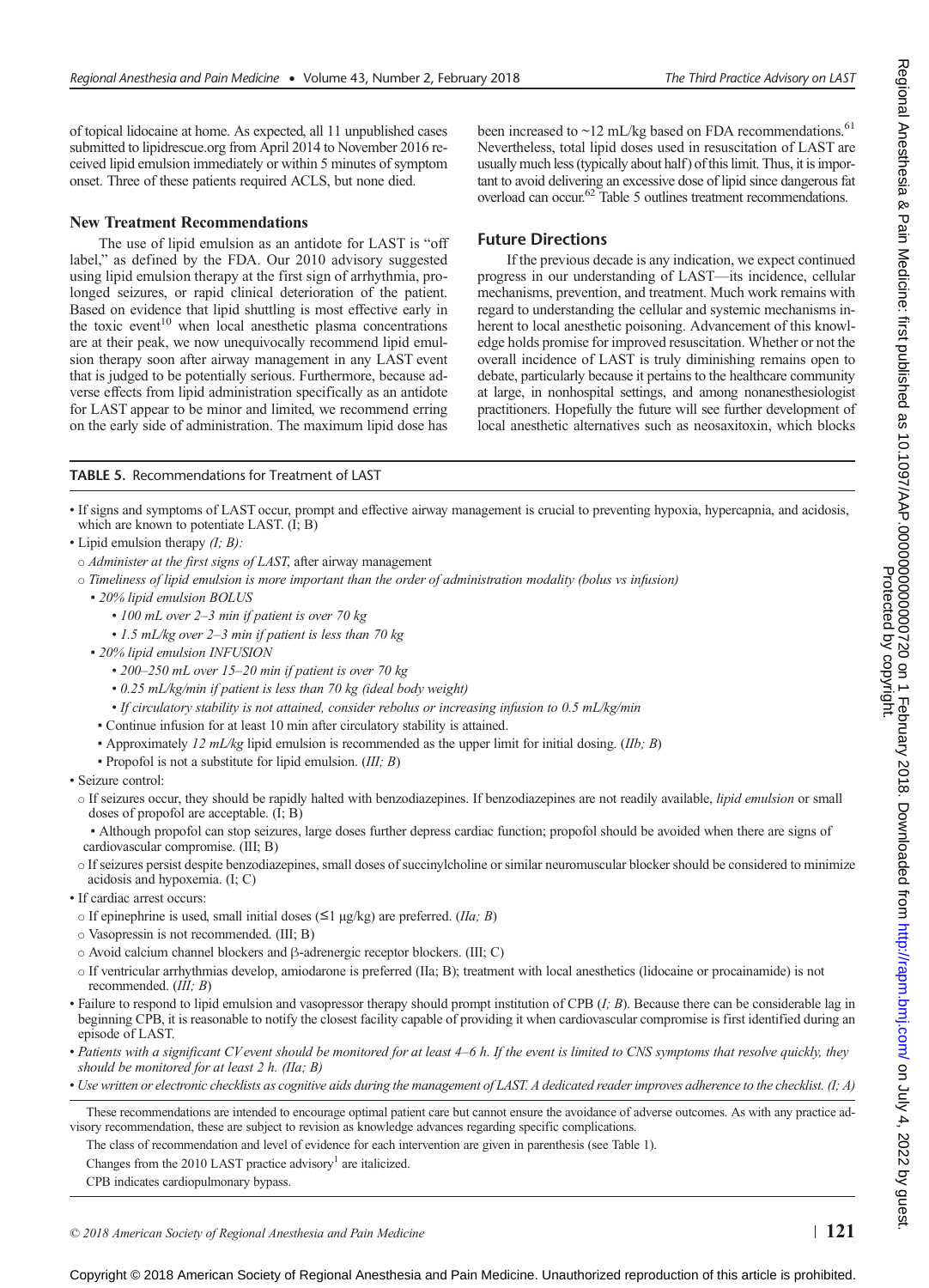sensory conduction by binding to the external pores of noncardiac sodium channels and does not cross the blood-brain barrier.<sup>63</sup> Neosaxitoxin thus prolongs anesthesia without the risk of local anesthetic-induced cardio- and CNS toxicity. Until such time as alternative drugs come into use, the burden is on anesthesiologists and LAST researchers to improve our knowledge of basic mechanisms, enhance early recognition, improve awareness, and build effective systems for prevention and treatment.

To reiterate our concluding comments from the 2010 practice advisory, "LAST remains a significant clinical problem. Considering 1) the extensive use of local anesthetics, 2) the frequent use of doses sufficient to cause significant morbidity or mortality, and 3) the imperfect nature of our ability to predict, prevent, detect, and treat these complications, it remains the responsibility of all clinicians using local anesthetics to understand their potential for causing severe systemic toxicity and to be prepared to respond immediately when these events occur."<sup>1</sup> Moreover, subtle or undetected patient comorbidities can significantly increase susceptibility to LAST. Practice patterns and system improvements may well reduce the likelihood of LASTand optimize patient safety. Nevertheless, although we contend that the frequency of LAST can be reduced, it is unlikely to be eliminated altogether—there will always be system errors, unrecognized patient comorbidities, and stochastic events that invariably arise in large populations. Although LAST is indeed a rare event, it still occurs despite proper technique used by competent professionals. When LAST happens, recognition and preparedness make it a treatable complication of regional anesthesia.

#### ACKNOWLEDGMENTS

The authors thank the following colleagues who made substantial contributions to this project through authorship of the individual background articles from which this executive summary was drawn: Hospital for Special Surgery, Weill Cornell Medical College, New York, NY: Crispiana Cozowicz, MD; Mt. Sinai School of Medicine, New York, NY: Nicole Zubizarreta, MPH and Jashvant Poeran, MD, PhD; University of Illinois College of Medicine, Chicago, IL: Steven Roth, MD; Pritzker School of Medicine, University of Chicago, Chicago, IL: Monica Matsumoto, BA; Stanford University, Palo Alto, CA: T. Kyle Harrison, MD; and Virginia Mason Medical Center, Seattle, WA: Crystal M. Woodward, MD.

#### REFERENCES

- 1. Neal JM, Bernards CM, Butterworth JF, et al. ASRA practice advisory on local anesthetic systemic toxicity. Reg Anesth Pain Med. 2010; 35:152–161.
- 2. Corcoran W, Butterworth J, Weller RS, et al. Local anesthetic-induced cardiac toxicity: a survey of contemporary practice strategies among academic anesthesiology departments. Anesth Analg. 2006;103: 1322–1326.
- 3. Butterworth JF 4rh. Models and mechanisms of local anesthetic cardiac toxicity: a review. Reg Anesth Pain Med. 2010;35:167–176.
- 4. Di Gregorio G, Neal JM, Rosenquist RW, Weinberg GL. Clinical presentation of local anesthetic systemic toxicity: a review of published cases, 1979 to 2009. Reg Anesth Pain Med. 2010;35:181-187.
- 5. Drasner K. Local anesthetic systemic toxicity: a historical perspective. Reg Anesth Pain Med. 2010;35:160–164.
- 6. Mulroy MF, Hejtmanek MR. Prevention of local anesthetic systemic toxicity. Reg Anesth Pain Med. 2010;35:177–180.
- 7. Weinberg GL. Treatment of local anesthetic systemic toxicity (LAST). Reg Anesth Pain Med. 2010;35:188–193.
- 8. Kahn R, Gale EA. Gridlocked guidelines for diabetes. Lancet. 2010;375: 2203–2204.
- 9. Mörwald EE, Zubizarreta N, Cozowicz C, Poeran J, Memtsoudis SG. Incidence of local anesthetic systemic toxicity in orthopedic patients receiving peripheral nerve blocks. Reg Anesth Pain Med. 2017;42: 442–445.
- 10. Fettiplace MR, Weinberg G. The mechanisms underlying lipid resuscitation therapy. Reg Anesth Pain Med. 2018;43:138–149.
- 11. Gitman M, Barrington MJ. Local anesthetic systemic toxicity: a review of recent case reports and registries. Reg Anesth Pain Med. 2018;43: 124–130.
- 12. Rubin DS, Motsumoto M, Weinberg G, Roth S. Local anesthetic systemic toxicity in total joint arthroplasty: incidence and risk factors in the United States from the National Inpatient Sample 1998–2013. Reg Anesth Pain Med. 2018;43:131–137.
- 13. Neal JM, Woodward CM, Harrison TK. The American Society of Regional Anesthesia and Pain Medicine checklist for managing local anesthetic systemic toxicity: 2017 version. Reg Anesth Pain Med. 2018;43:150–153.
- 14. Eagle KA, Berger PB, Calkins H, et al. ACC/AHA guideline update for perioperative cardiovascular evaluation for noncardiac surgery: executive summary: a report of the American College of Cardiology/American Heart Association Task Force on Practice Guidelines (Committee to Update the 1996 Guidelines on Perioperative Cardiovascular Evaluation for Noncardiac Surgery). J Am Coll Cardiol. 2002;39:542–553.
- 15. ASA Standards, Guidelines, Statements and Practice Parameters. Available at:<http://www.asahq.org/resources/clinical-information>. Accessed January 21, 2015.
- 16. Neal JM, Kopp SL, Lanier WL, Pasternak JJ, Rathmell JP. Anatomy and pathophysiology of spinal cord injury associated with regional anesthesia and pain medicine: 2015 update. Reg Anesth Pain Med. 2015; 40:506–525.
- 17. Weinberg GL, VadeBoncouer TR, Ramaraju GA, Garcia-Amaro MF, Cwik MJ. Pretreatment or resuscitation with a lipid emulsion shifts the dose-response to bupivacaine-induced asystole in rats. Anesthesiology. 1998;88:1071–1075.
- 18. Fettiplace MR, Lis K, Ripper R, et al. Multi-modal contributions to detoxification of acute pharmacotoxicity by a triglyceride micro-emulsion. J Control Release. 2015;198:62–70.
- 19. Dix SK, Rosner GF, Nayar M, et al. Intractable cardiac arrest due to lidocaine toxicity successfully resuscitated with lipid emulsion. Crit Care Med. 2011;39:872–871.
- 20. Dureau P, Charbit B, Nicolas N, Benhamou D, Mazoit JX. Effect of Intralipid® on the dose of ropivacaine or levobupivacaine tolerated by volunteers. Anesthesiology. 2016;125:474–483.
- 21. Shi K, Xia Y, Wang Q, et al. The effect of lipid emulsion on pharmacokinetics and tissue distribution of bupivacaine in rats. Anesth Analg. 2013;116:804–809.
- 22. Heinonen JA, Litonius E, Salmi T, et al. Intravenous lipid emulsion given to volunteers does not affect symptoms of lidocaine brain toxicity. Basic Clin Pharmacol Toxicol. 2015;116:378–383.
- 23. Fettiplace MR, Ripper R, Lis K, et al. Rapid cardiotonic effects of lipid emulsion infusion. Crit Care Med. 2013;41:e156–e162.
- 24. Stehr SN, Ziegeler JC, Pexa A, et al. The effects of lipid infusion on myocardial function and bioenergetics in l-bupivacaine toxicity in the isolated rat heart. Anesth Analg. 2007;104:186–192.
- 25. Fettiplace MR, Kowal K, Ripper R, et al. Insulin signaling in bupivacaine-induced cardiac toxicity: sensitization during recovery and potentiation by lipid emulsion. Anesthesiology. 2016;124: 428–442.
- 26. Lou P-H, Lucchinett E, Zhang L, et al. The mechanism of Intralipid® mediated cardioprotection complex IV inhibition by the active metabolite, palmitoylcarnitine, generates reactive oxygen species and activates reperfusion injury salvage kinases. PLoS One. 2014; 9:e87205.

**122**  $\degree$  2018 American Society of Regional Anesthesia and Pain Medicine